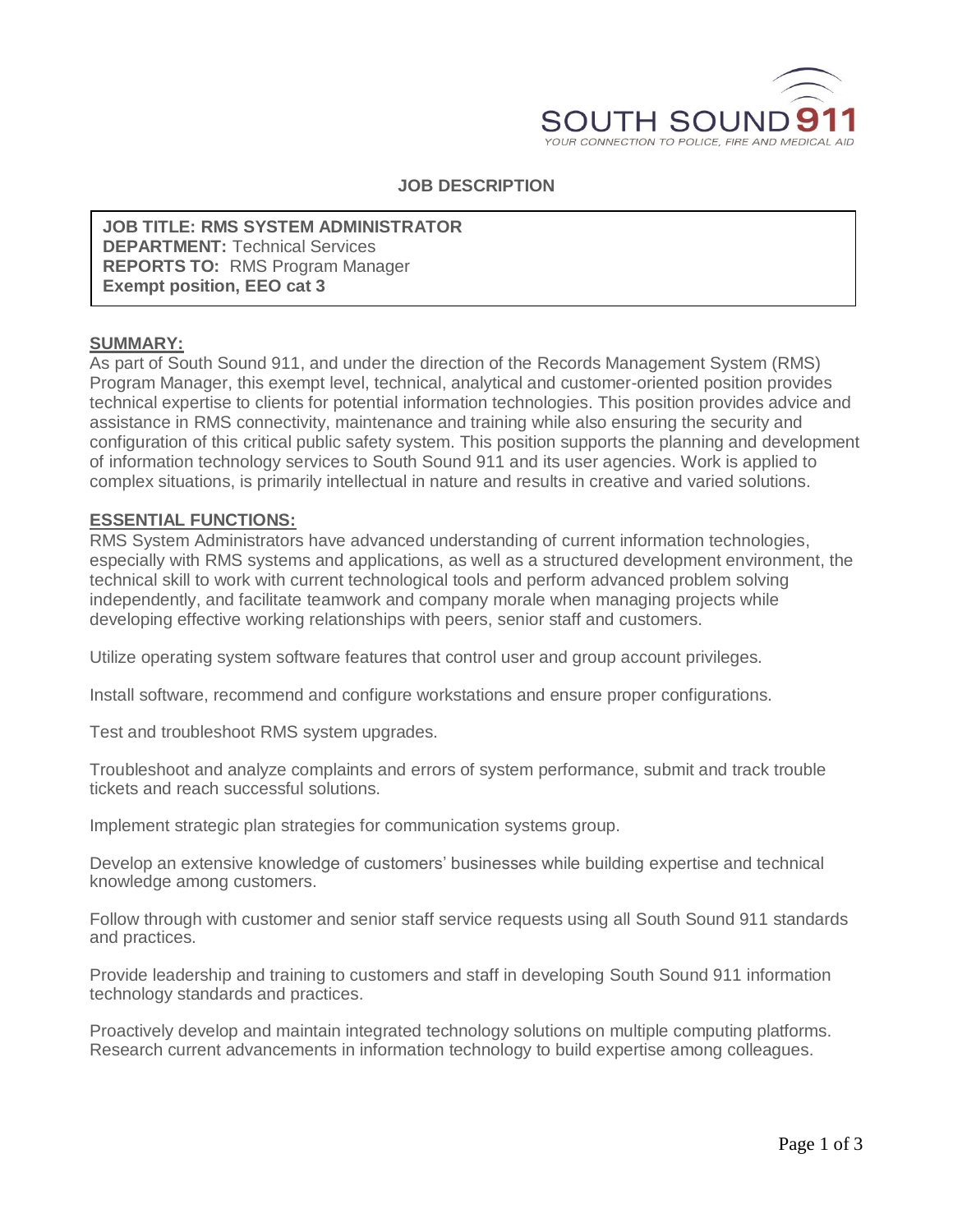# **QUALIFICATIONS:**

A Bachelor's degree in computer science or related field preferred, or an equivalent combination to: Six years of increasingly responsible information technology experience, preferably with Records Management Systems or closely related systems.

## **KNOWLEDGE AND EXPECTATIONS:**

Fluent use of the English language.

Understand and follow written and verbal instructions.

Understand and interpret complex rules and procedures.

Read, interpret, explain, apply and follow applicable laws, ordinances, codes, regulations, policies and procedures.

Work appropriately with confidential material and information.

Work with speed and accuracy.

Follow safety rules and regulations.

Proficient with standard suite of Microsoft Office software and database applications, fax machine, and phone system.

Communicate efficiently and effectively both orally and in writing using tact, patience and courtesy. Maintain cooperative and effective working relationships with others.

Analyze situations quickly and adopt an effective course of action.

Organize work with many interruptions and multiple tasks to meet schedules and timelines.

Be reliable, dependable and report for work on a consistent basis. Effectively use independent judgment and initiative to appropriately solicit the expertise of colleagues.

Possess technical skill to work with current technological tools and perform advanced problem solving independently.

Coordinate staff, resources, and customers for the RMS system.

Design automated software systems.

Facilitate teamwork and a customer service orientation when managing projects while developing effective working relationships with peers, senior staff and customers.

Analyze RMS problems and effect prompt recovery.

Maintain accuracy of all RMS database information and system performance.

Interact with customer and employees to gather information about an existing problem or desired functionality within a technical system that the South Sound 911 supports.

# **LICENSES, CERTIFICATES AND OTHER REQUIREMENTS:**

A valid Washington State driver's license may be required.

### **PHYSICAL REQUIREMENTS:**

The physical demands described here are representative of those that must be met by an employee to successfully perform the essential functions of this job. Reasonable accommodations may be made to enable individuals with disabilities to perform the essential functions.

While performing the duties of this job, the employee is regularly required to sit at a computer terminal, frequent walking both indoors and out; use hands to finger, handle, or feel and talk or hear. The employee is frequently required to reach with hands and arms. The employee is occasionally required to stand, stoop, or kneel. The employee must occasionally lift and/or move up to 25 pounds. Specific vision abilities required by this job include close vision, distance vision, peripheral vision, depth perception and ability to adjust focus.